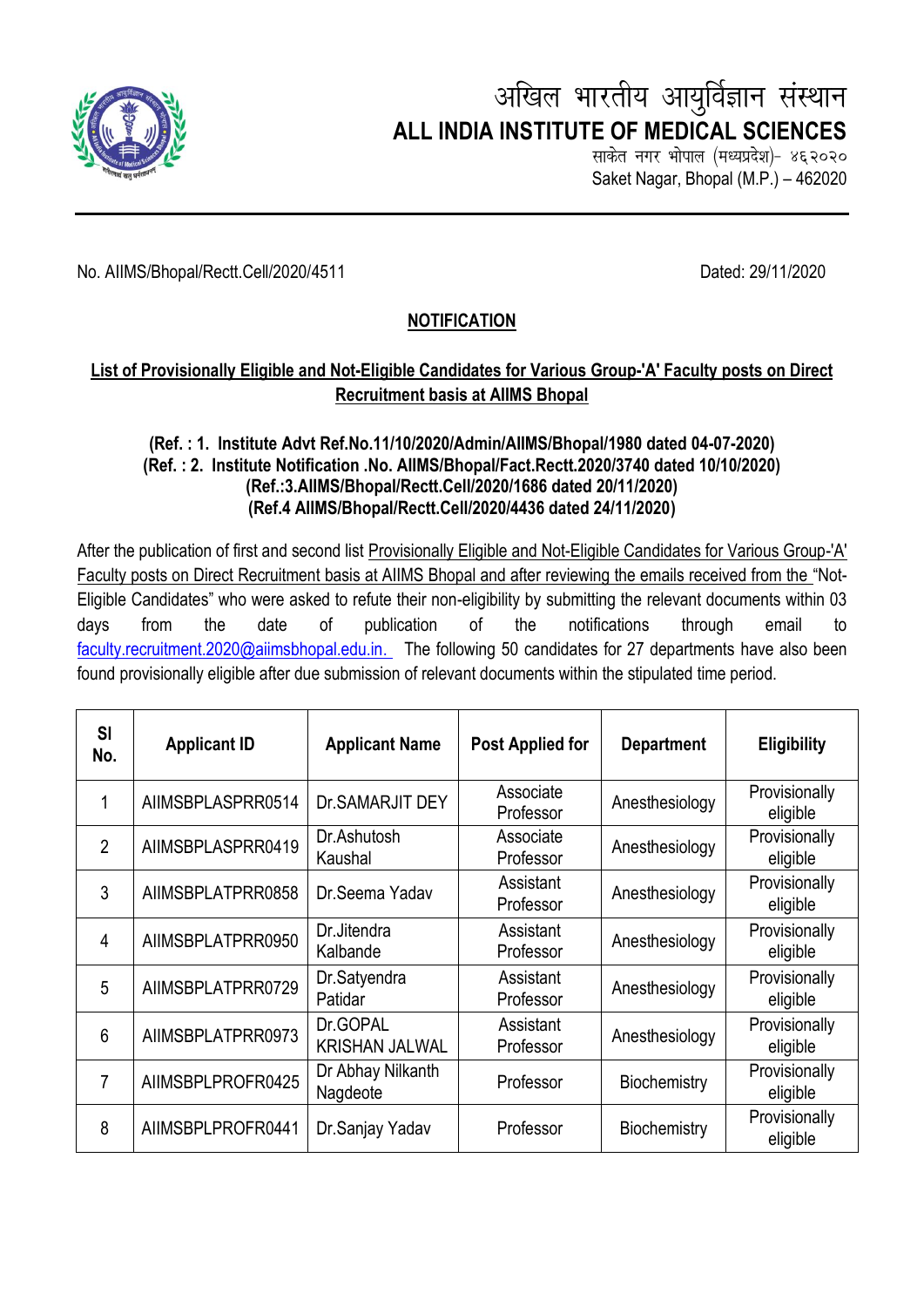| 9  | AIIMSBPLPROFR0438 | Dr Milind S Phadke                                | Professor              | Cardiology                      | Provisionally<br>eligible |
|----|-------------------|---------------------------------------------------|------------------------|---------------------------------|---------------------------|
| 10 | AIIMSBPLASPRR0590 | Dr.Danny Kumar                                    | Associate<br>Professor | Cardiology                      | Provisionally<br>eligible |
| 11 | AIIMSBPLATPRR0290 | Dr.Surendra Singh<br>Yadav                        | Assistant<br>Professor | Cardiothoracic<br>Surgery(CTVC) | Provisionally<br>eligible |
| 12 | AIIMSBPLATPRR0642 | Dr Imran Khan<br>Mansoore                         | Assistant<br>Professor | Cardiothoracic<br>Surgery(CTVC) | Provisionally<br>eligible |
| 13 | AIIMSBPLASPRR0417 | Dr.Aparna<br>Upadhye                              | Associate<br>Professor | <b>ENT</b>                      | Provisionally<br>eligible |
| 14 | AIIMSBPLASPRR0509 | Dr.Anjan Kumar<br>Sahoo                           | Associate<br>Professor | <b>ENT</b>                      | Provisionally<br>eligible |
| 15 | AIIMSBPLATPRR0124 | Dr.Neemu Hage                                     | Assistant<br>Professor | <b>ENT</b>                      | Provisionally<br>eligible |
| 16 | AIIMSBPLATPRR0551 | Dr.Siva <sub>S</sub>                              | assistant<br>Professor | <b>ENT</b>                      | Provisionally<br>eligible |
| 17 | AIIMSBPLASPRR0553 | Dr.Dr Vaibhav Ingle                               | Associate<br>Professor | General<br>Medicine             | Provisionally<br>eligible |
| 18 | AIIMSBPLASPRR0518 | Dr Mandavi Agrwal                                 | Associate<br>Professor | General<br>Medicine             | Provisionally<br>eligible |
| 19 | AIIMSBPLATPRR0462 | <b>Dr.DR NUPUR</b><br><b>GOYAL</b>                | Assistant<br>Professor | General<br>Medicine             | Provisionally<br>eligible |
| 20 | AIIMSBPLATPRR0942 | Dr.Premlata<br>Solanki                            | Assistant<br>Professor | General<br>Medicine             | Provisionally<br>eligible |
| 21 | AIIMSBPLPROFR0372 | Dr Vishal Dubey                                   | professor              | General<br>Surgery              | Provisionally<br>eligible |
| 22 | AIIMSBPLPROFR0443 | Dr. Priyadarshan<br>Anand Jategaonkar             | Professor              | General<br>Surgery              | Provisionally<br>eligible |
| 23 | AIIMSBPLPROFR0385 | Dr Ramabhilash<br>Dube                            | Professor              | General<br>Surgery              | Provisionally<br>eligible |
| 24 | AIIMSBPLATPRR0952 | <b>Dr.TARUN KUMAR</b><br><b>SAINIA</b>            | Assistant<br>Professor | General<br>Surgery              | Provisionally<br>eligible |
| 25 | AIIMSBPLATPRR1018 | Dr.PARMESHWAR<br><b>TUSHAR</b><br><b>MOHANLAL</b> | Assistant<br>Professor | General<br>Surgery              | Provisionally<br>eligible |
| 26 | AIIMSBPLATPRR0949 | Dr.SUJEET<br><b>KUMAR</b>                         | Assistant<br>Professor | General<br>Surgery              | Provisionally<br>eligible |
| 27 | AIIMSBPLATPRR0922 | Dr.Rahul Anand<br>Arya                            | Assistant<br>Professor | General<br>Surgery              | Provisionally<br>eligible |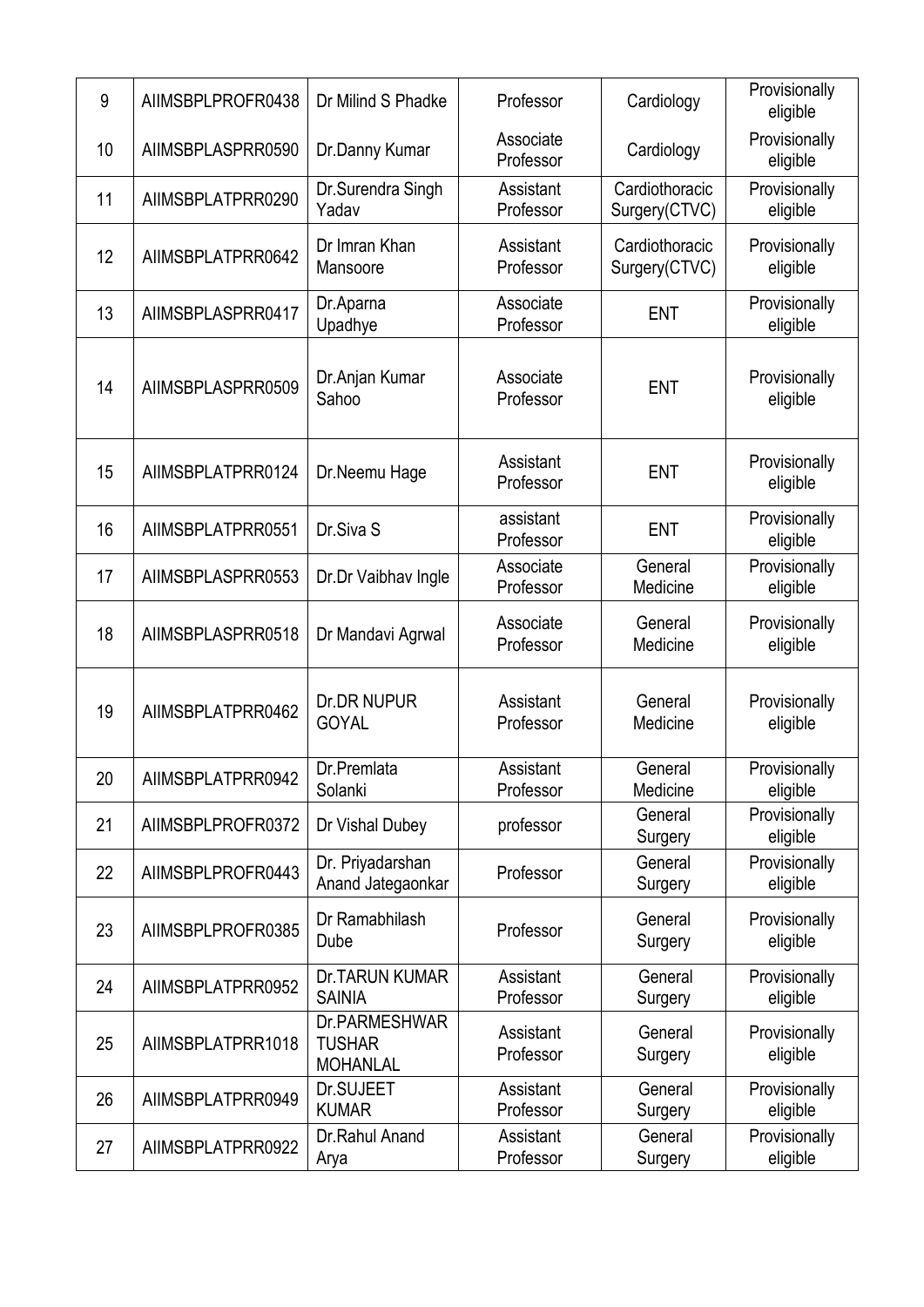| 28 | AIIMSBPLATPRR1050 | Dr. Vikas Lal                   | Assistant<br>Professor  | General<br>Surgery                 | Provisionally<br>eligible |
|----|-------------------|---------------------------------|-------------------------|------------------------------------|---------------------------|
| 29 | AIIMSBPLASPRR0394 | Kulkarni Uday<br>Prakash        | Associate<br>Professor  | Medical<br>Oncology/Hem<br>atology | Provisionally<br>eligible |
| 30 | AIIMSBPLATPRR0374 | Dr.Shina Goyal                  | Assistant<br>Professor  | Medical<br>Oncology/Hem<br>atology | Provisionally<br>eligible |
| 31 | AIIMSBPLATPRR0438 | Dr. Lalatendu<br>Moharana       | Assistant<br>Professor  | Medical<br>Oncology/Hem<br>atology | Provisionally<br>eligible |
| 32 | AIIMSBPLADPRR0297 | Dr. Hariom Sharan               | Additional<br>Professor | Microbiology                       | Provisionally<br>eligible |
| 33 | AIIMSBPLATPRR1135 | Dr. Thanigainathan              | Assistant<br>Professor  | Neonatology                        | Provisionally<br>eligible |
| 34 | AIIMSBPLATPRR0728 | Deepa Singh                     | Assistant<br>Professor  | Nuclear<br>Medicine                | Provisionally<br>eligible |
| 35 | AIIMSBPLATPRR0681 | Naveen Yadav                    | Assistant<br>Professor  | Nuclear<br>Medicine                | Provisionally<br>eligible |
| 36 | AIIMSBPLASPRR0552 | Sairem<br>Mangolnganbi<br>Chanu | Associate<br>Professor  | Obstetrics and<br>Gynaecology      | Provisionally<br>eligible |
| 37 | AIIMSBPLATPRR0050 | Abdul Majeed                    | Assistant<br>Professor  | Orthopaedics                       | Provisionally<br>eligible |
| 38 | AIIMSBPLATPRR0518 | Jeetesh Gawande                 | Assistant<br>Professor  | Orthopaedics                       | Provisionally<br>eligible |
| 39 | AIIMSBPLATPRR0770 | Rajkumar S                      | Assistant<br>Professor  | Orthopaedics                       | Provisionally<br>eligible |
| 40 | AIIMSBPLATPRR1065 | Sanjeev Kumar                   | Assistant<br>Professor  | Orthopaedics                       | Provisionally<br>eligible |
| 41 | AIIMSBPLATPRR0304 | Rupesh Keshri                   | Assistant<br>Professor  | Paediatric<br>Surgery              | Provisionally<br>eligible |
| 42 | AIIMSBPLATPRR0474 | Roshan Fakirchand<br>Sutar      | Assistant<br>Professor  | Psychiatry                         | Provisionally<br>eligible |
| 43 | AIIMSBPLATPRR0524 | Santanu Nath                    | Assistant<br>Professor  | Psychiatry                         | Provisionally<br>eligible |
| 44 | AIIMSBPLATPRR0376 | Shivali Aggarwal                | Assistant<br>Professor  | Psychiatry                         | Provisionally<br>eligible |
| 45 | AIIMSBPLATPRR0774 | Dr Ashish Pakhre                | Assistant<br>Professor  | Psychiatry                         | Provisionally<br>eligible |
| 46 | AIIMSBPLATPRR0216 | Ramdas Ransing                  | Assistant<br>Professor  | Psychiatry                         | Provisionally<br>eligible |